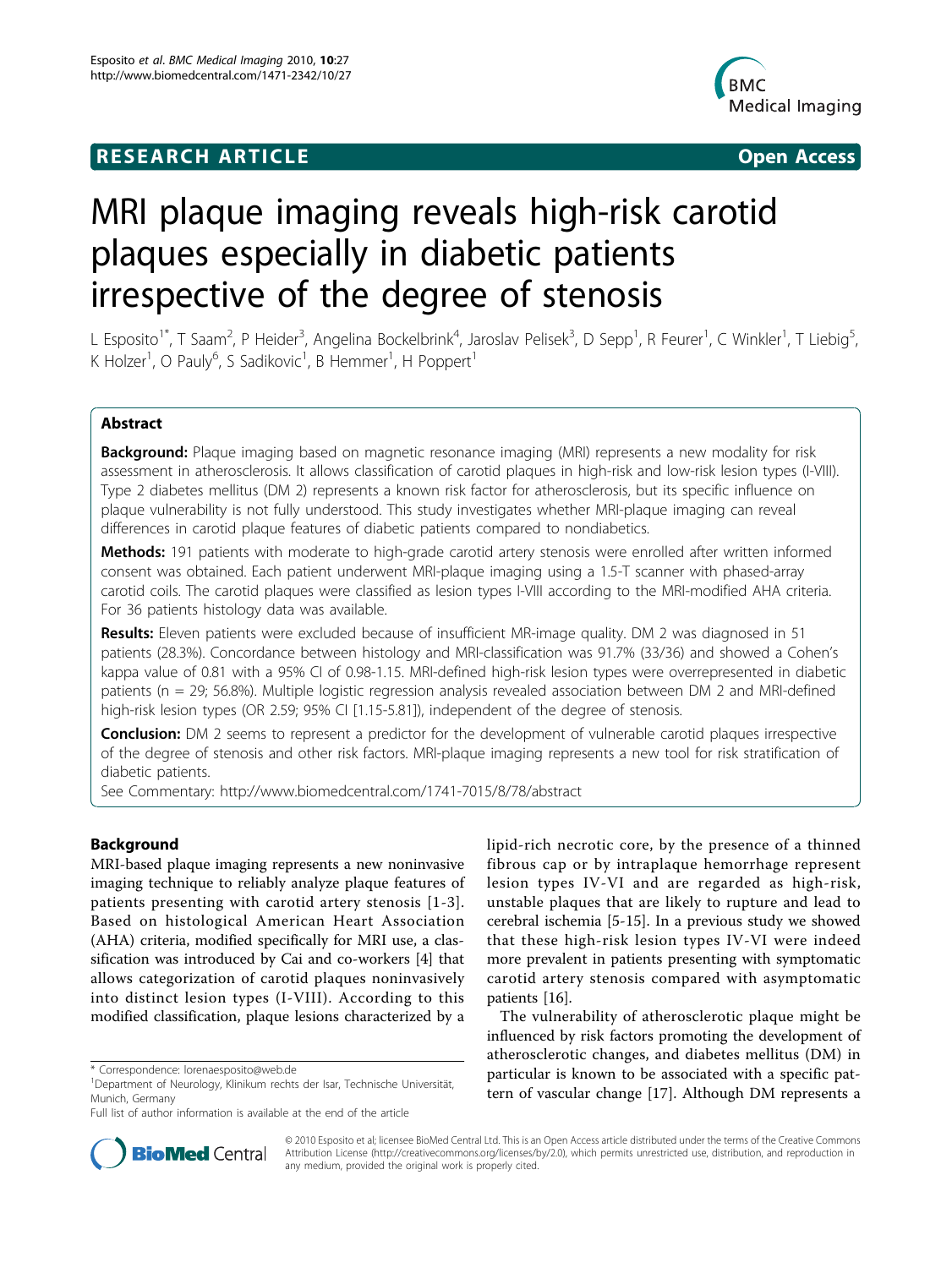well-established risk factor for atherosclerosis [[18,19](#page-8-0)], its specific influence on plaque vulnerability in carotid artery stenosis is not clear. Previous reports suggest that atherosclerosis due to diabetes is different from the atherosclerotic pattern caused by other risk factors [[20](#page-8-0)[-23](#page-9-0)]. Since atherosclerotic features like vasa vasorum neovascularisation, intraplaque hemorrhage and lipidcore expansion seem to represent specific diabetic plaque features [[18\]](#page-8-0), diabetes might play an important role in plaque remodeling and in the development of plaque vulnerability. However, studies analyzing carotid plaque morphology based on MRI plaque imaging in relation to type 2 diabetes (DM 2) are rare.

It is the aim of this study to investigate whether MRIbased plaque imaging has the ability to detect possible differences in carotid plaque features of diabetic patients compared with nondiabetic patients. In addition, we wanted to analyze whether diabetic patients with MRIdetected high-risk lesion types are at higher risk than nondiabetic patients with high risk lesion types for the development of cerebral ischemia after endarterectomy of carotid artery stenosis.

# Methods

## Study Population

Study subjects were recruited from consecutive patients submitted to our stroke unit or attending our outpatient clinic (from September 2005 to August 2008). In total 191 patients were enrolled after written informed consent was obtained. Inclusion criteria were: (1) moderate to high-grade internal carotid artery (ICA) stenosis, diagnosed by Doppler and duplex sonography. The severity of carotid stenosis was evaluated by measuring the peak systolic velocity (PSV) with angle correction at the narrowest point of the stenosis. The degree of stenosis was classified as mild (<199 cm/s), moderate (200- 299 cm/s) or severe  $(\geq 300 \text{ cm/s}, \text{ or a decrease of PSV})$ combined with distinct duplex sonographic signs of filiform stenosis) [[24\]](#page-9-0). (2) Patients did not present with contraindications for MRI (e.g., pacemakers, metal implants, claustrophobia).

Symptomatic stenosis was defined as a recent (within 3 days prior to enrollment) neurological deficit caused by the index carotid artery.

In all cases the stenosis was caused by atherosclerosis. We used the following diagnostic protocol to determine the stroke etiology and to exclude other possible causes for the qualifying stroke than a symptomatic carotid artery stenosis: In each patient we performed electrocardiography to exclude atrial fibrillation, echocardiography to exclude intracardial thrombus, Doppler sonography of the extra- and intracranial vessels as well as a colorcoded duplex ultrasound of the extracranial arteries to exclude carotid artery dissection.

All patients were examined one day before and one day after the endarterectomy by a neurologist who did not have any information regarding the MRI findings. According to the definition of new postprocedural neurological deficits used in large multicenter trials (SPACE [[25](#page-9-0)]; NASCET  $[26]$  $[26]$ ; ECST  $[27]$  $[27]$ ), a new postprocedural neurological deficit was diagnosed when lasting longer than 24 hours. Diffusion-weighted imaging (DWI) was performed on the day before as well as on the day after the endarterectomy.

The study protocol was approved by the local ethics committee. Independent data safety monitoring was provided by the Institutional Review Board. The methods used in the study were in accordance with the ethical standards laid down in the 1964 Declaration of Helsinki.

## Risk Factor Evaluation

The clinical examination included physical status, blood pressure measurement, blood tests, 12-lead electrocardiography (ECG) and ultrasound examination of the carotid arteries. DM 2 was defined as a fasting glucose level > 7,0 mmol/l (126 mg/dl), glucose level at any time >11,1 mmol/l (200 mg/dl), use of hypoglycemic agents, or a history of physician-diagnosed DM. Hypertension was defined as systolic blood pressure >140 mmHg or diastolic blood pressure >90 mmHg in the supine position, or use of antihypertensive medication. Hyperlipidemia was defined as a fasting cholesterol value >6,2 mmol/l (240 mg/dl), low-density lipoprotein (LDL) cholesterol >4,9 mmol/l (190 mg/dl), LDL/high-density lipoprotein (HDL) ratio >4.0, or a history of physician-diagnosed increased cholesterol and the use of lipid-lowering medication. Ischemic heart disease was defined as a history of myocardial infarction, angina pectoris, or coronary artery bypass or pathognomonic ECG.

# Endarterectomy

The decision for performing carotid endarterectomy (CEA) was reached in a mulitidisciplinary conference of neurologists, radiologists and vascular surgeons. The involved physicians were unaware of the MRI plaque imaging findings.

The technique of CEA applied in our institution has been reported in detail previously [\[28-30](#page-9-0)]. All CEA procedures were performed as classical CEA by two experienced surgeons. The surgeons were blinded to the results of the MRI plaque imaging. All patients received a daily dose of 100 mg aspirin at least 1 day before endarterectomy. The procedure was performed under normotensive, normocapnic general anesthesia. At the beginning of the operation, the patients were anticoagulated with 5000 IU heparin that was subsequently antagonized completely with protamine. After CEA, ASS was continued at a dose of 100 mg per day not time-limited.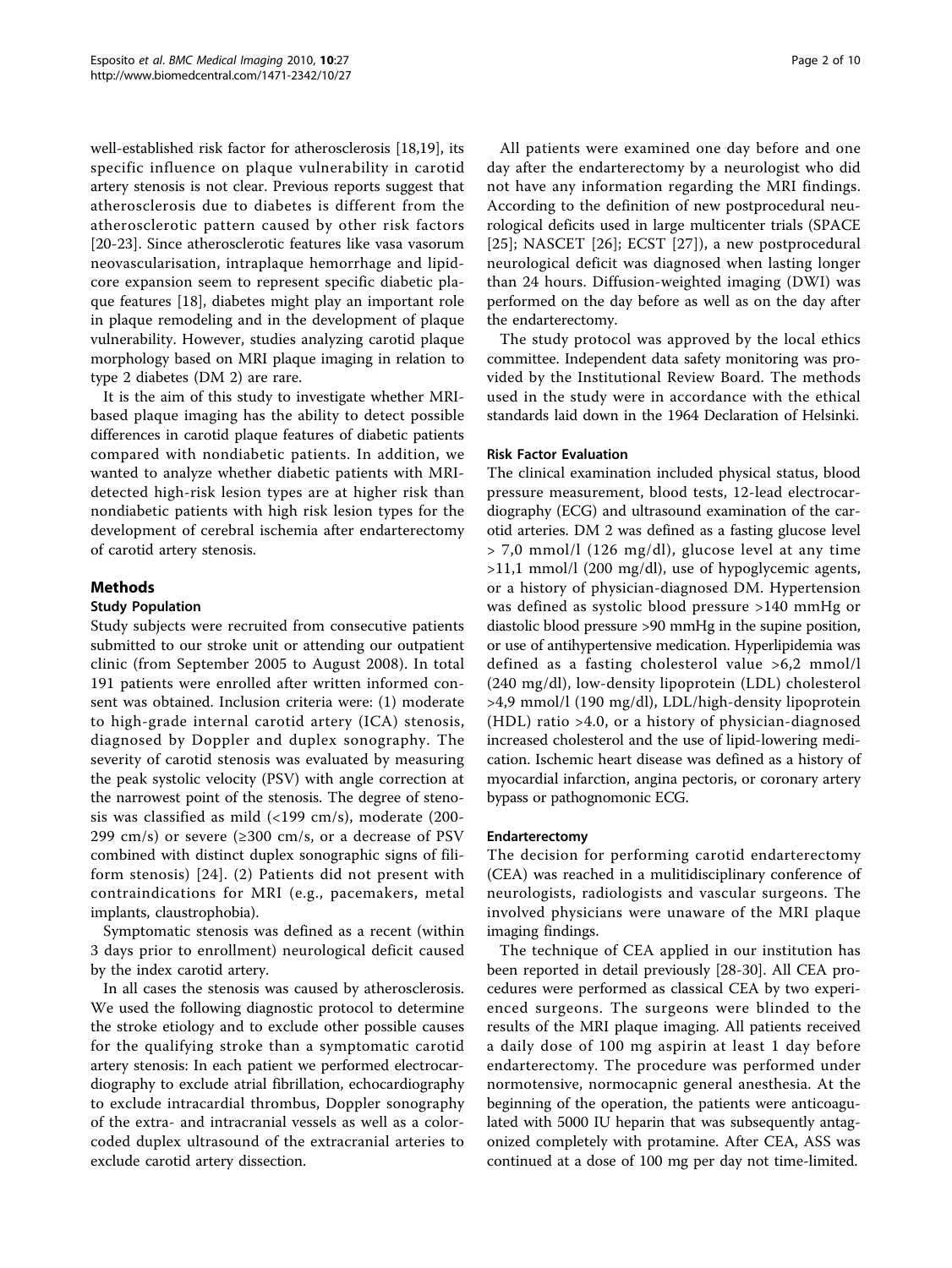# Magnetic Resonance Imaging

All patients were imaged with a 1.5-T scanner (Magnetom Symphony Quantum Gradient; Siemens Medical System; Germany) with bilateral phased-array surface coils (PACC-SS15; Machnet B.V., Netherlands). According to our previously published protocol, four contrast-weighted images were obtained as follows: [[16](#page-8-0)] 3-dimensional timeof-flight MR-angiography (3D TOF), T1-weighted (T1w), T2-weighted (T2w), and proton-density-weighted (PDW) studies of both carotid arteries. The MRI scan was centered on the carotid bifurcation on the side of the stenosis to assure proper matching between the contrast-weighted imaging series of each patient. In case of bilateral stenosis, the MRI scan was centered on the side of the more advanced carotid stenosis. The imaging sequences were as follows: 3D TOF: field of view (FOV) 200 mm/75.0%; repetition time (TR) 43 ms; time to echo (TE) 7.15 ms, number of excitations (NEX) 2. T1w: FOV 160 mm/100%; TR 700 ms; TE 14 ms; NEX 2. T2w: FOV 160 mm/100%; TR 700 ms; TE 100 ms; NEX 2. PDW: FOV 160 mm/ 100%; TR 700 ms; TE 10 ms; NEX 2. Slice thickness was 1 mm for the 3D TOF and 2 mm for the T1w-, T2w- and PDW-images. The longitudinal coverage of each carotid artery was 72 mm (72 slices) for the 3D TOF and 24 mm (12 slices) for T1w, T2w and PDW images.

The patients were positioned on a vacuum pillow to avoid head-neck region movement during the MRI scan to ensure proper alignment between the images acquired in the four contrast-weighted imaging sequences of each patient.

Before evaluation of the MRI scans, an image-quality rating (4-point scale,  $1 = \text{best}$ ;  $4 = \text{worst}$ ) was assigned to all MR images for each contrast-weighted image. Image quality  $= 4$  in one of the contrast weightings led to exclusion of the evaluation procedure. For each patient, a data set of 108 contrast-weighted MR images (72 slices for the 3D TOF and 12 slices for T1w, T2w and PDW) of the carotid arteries was obtained. The images were evaluated by one experienced reviewer. The reviewer was blinded to the patient's clinical history and to the histological findings at the time of image analysis. To determine the lesion type in accordance with the modified AHA criteria, [[4\]](#page-8-0) the carotid atherosclerotic plaque in the 108 images of each patient was identified and ascribed to one of the six classification types according to the following modified AHA criteria: [[4\]](#page-8-0) Type I-II shows near-normal wall thickness without calcification. Type III represents diffuse intimal thickening or small eccentric plaque without calcification. Type IV-V is characterized by a lipid or necrotic core surrounded by fibrous tissue with possible calcification. Type VI shows a complex plaque with possible surface defect, hemorrhage, or thrombus. Type VII represents a calcified lesion. Type VIII is characterized by a fibrotic plaque without a lipid core and with possible small calcifications [[4\]](#page-8-0).

# DWI Studies

DWI studies were performed on a 1.5 T whole-body imaging system with a head coil (Magnetom Symphony Quantum gradient). Whole-brain DWI was carried out with an isotropic echo planar sequence. Sagittal, coronal, and transversal studies were obtained, each of them with  $b$  values of 0, 500, and 1000 s/mm<sup>2</sup>, TR 4006 ms, TE 83 ms, quantum gradient 30 mT/m, slew rate 125 mT/m/ ms, rising time 240 μs, slice thickness 4-6 mm, gap 1.5 mm,  $128 \times 128$  matrix and  $220 \times 220$  mm field of view. To minimize the effects of diffusion anisotropy, the diffusion-weighted data were automatically processed by the scanner's software (Numaris $^{\circ}$  3.5). ADC maps were also automatically processed by the scanner's software. MRI was conducted with special consideration of number and location of lesions. All images were analyzed by one experienced neuroradiologist who was blinded to clinical details including the kind of intervention. An acute ischemic lesion in DWI was diagnosed only if an increased signal intensity was visible on at least two planes, if a corresponding decreased signal intensity was detected in the apparent diffusion coefficient (ADC) image. Postprocedural DWI lesion was defined as new, acute ischemic lesion that occurred in the MR-imaging after endarterectomy and that was not in the MR-imaging performed before endarterectomy.

### Histology

Seventy-two patients (40%) underwent carotid endarterectomy and specimens from 36 patients could be obtained for histological work-up. The specimens were fixed in formalin, decalcified, and embedded in paraffin. The samples were sectioned (slice thickness  $10 \mu m$ ) every 1 mm throughout the length of the specimen and stained (hematoxylin-eosin and Mallory's trichrome). The histological sections were independently reviewed and categorized using AHA criteria [[31,32](#page-9-0)]. The reviewer was blinded to the clinical history of the patients and to the results of the MRI evaluation.

# Correlation between MRI and Histology

The region of interest (carotid plaque) was defined in the MR images. The MRI images and histological slices were matched using the distance from the common carotid artery bifurcation and using morphological features as landmarks, such as lumen size and the presence of calcification. Histology was considered the gold standard.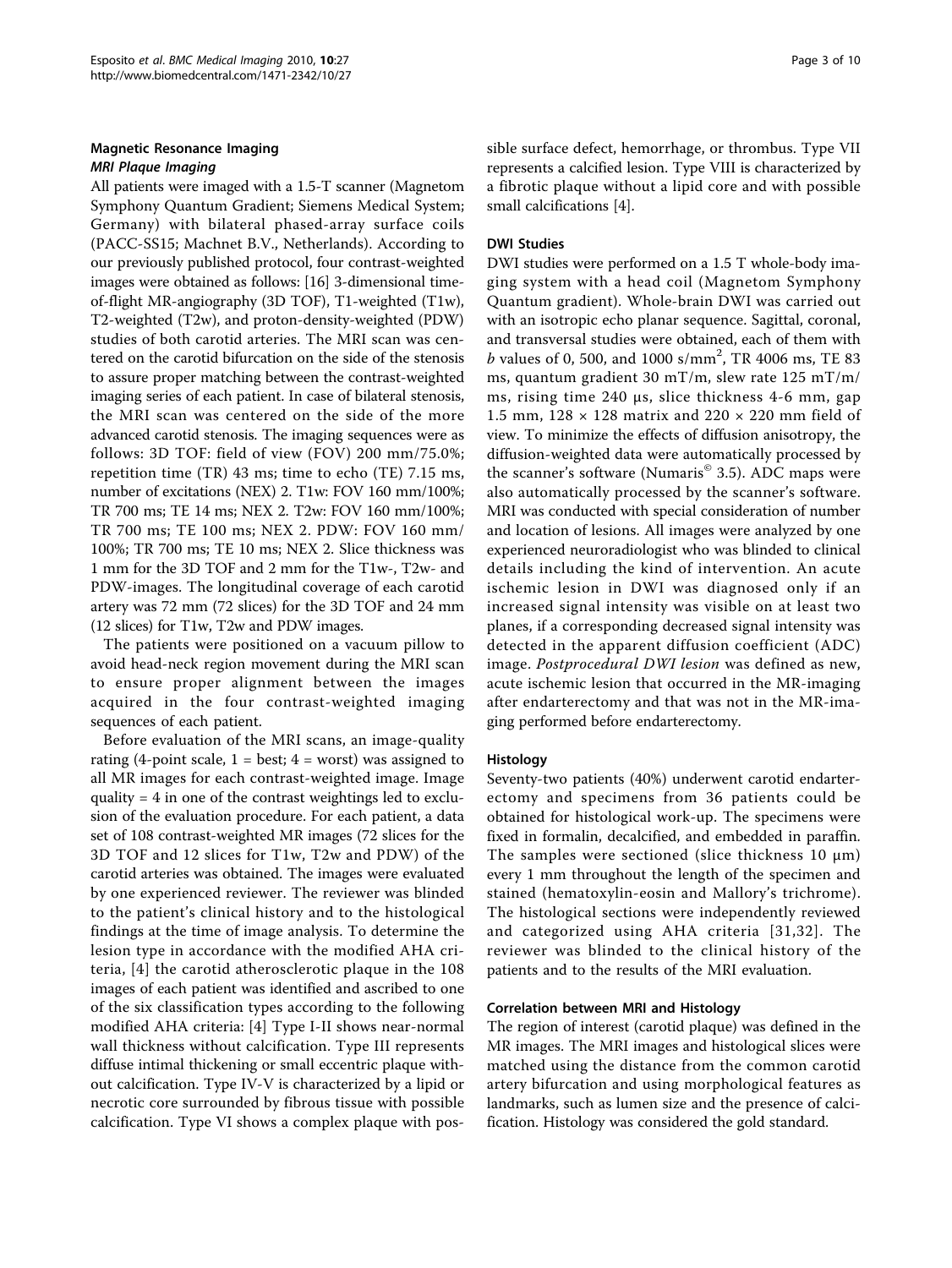### Statistical Analysis

To compare the frequency of the occurrence of postinterventional DWI lesions with the presence of a symptomatic stenosis and MRI-defined lesion types in diabetic an non-diabetic patients, chi-square tests were used. To assess the association of DM, symptomatic stenosis and cardiovascular risk factors with the presence of high risk lesion types we performed logistic regression analysis. We present odds ratios (OR), adjusted OR and 95% confidence intervals (CI). As exploratory subgroup analyses we also assessed the association of DM adjusted for cardiovascular risk factors with postprocedural lesions in patients that had undergone CEA.

To quantify the degree of concordance between the histological and MRI data, we calculated Cohen's kappa coefficient. A kappa value > 0.75 was considered to indicate good concordance; a kappa value between 0.40 and 0.75 was considered to indicate moderate concordance.

Data were analyzed using SPSS version 16.0 software (SPSS, Chicago, IL, USA). All tests were two-tailed and P-values < 0.05 were considered statistically significant.

### Results

One hundred and ninety-one patients were enrolled. Eleven patients (5.8%) had to be excluded because of inadequate MR- image quality (image quality  $= 4$ ). The following results are based on the remaining 180 patients (94.2%). DM 2 was diagnosed in  $n = 51$  patients (28.3%). Forty-nine patients (27.2%) presented with a recent symptomatic stenosis; 131 patients (72.8%) were asymptomatic. In diabetic patients  $n = 20$  patients (39.2%) presented with a symptomatic stenosis, in nondiabetic patients  $n = 29$  (22.5%). Seventy-two patients (40%) (of whom 27 [37,5%] were symptomatic) underwent CEA. Moderate stenosis (Vmax 200-300 cm/s) was diagnosed in 81 (45%) patients; 99 (55%) patients presented with a high-grade (Vmax  $\geq$  300 cm/s) carotid stenosis.

Patient demographics and baseline data are summarized in Table 1.

### MRI Lesion Types

In patients with DM 2, lesion type IV-V (Figure [1\)](#page-4-0) was found most commonly ( $n = 20$ ; 39.2%), followed by lesion type VII ( $n = 13$ ; 25.5%), lesion type VI ( $n = 9$ ; 17.6%) (Figure [2](#page-5-0)), lesion type VIII ( $n = 5$ ; 9.8%), and lesion type III ( $n = 4$ ; 7.8%).

In nondiabetic patients the prevalence of lesion types was as follows: lesion type VII was mainly found  $(n =$ 56; 43.4%), followed by lesion type IV-V (n = 28; 21.7%), lesion type VIII ( $n = 20$ ; 15.5%), lesion type III ( $n = 15$ ; 11.6%), and lesion type VI ( $n = 10$ ; 7.8%).

The high-risk lesion types IV-V and VI were more prevalent in diabetic patients compared with nondiabetic

| Table 1 Baseline data of patients. |                 |              |      |  |  |
|------------------------------------|-----------------|--------------|------|--|--|
|                                    | DM <sub>2</sub> | No DM 2      | P    |  |  |
| Ν                                  | 51(28.3)        | 129 (71.7)   |      |  |  |
| Symptomatic, n (%)                 | 20 (39.2)       | 29 (22.5)    | 0.02 |  |  |
| Age, range, mean (years)           | 51-86 (71.2)    | 49-87 (71.2) | 0.67 |  |  |
| Sex, male, n (%)                   | 30 (58.8)       | 79 (61.2)    | 0.11 |  |  |
| Hypertension, men (%)              | 43 (84.3)       | 110 (85.3)   | 0.87 |  |  |
| Atrial Fibrillation, n (%)         | 2(3.9)          | 8(6.2)       | 0.55 |  |  |
| Current or former smoker, n (%)    | 28 (54.9)       | 62 (48.1)    | 0.41 |  |  |
| Hypercholeserolemia, n (%)         | 31 (60.8)       | 82 (63.6)    | 0.73 |  |  |
| Coronary heart disease, n (%)      | 9(17.6)         | 39 (30.2)    | 0.09 |  |  |
| Moderate stenosis, n (%)           | 22 (43.1)       | 59 (45.7)    | 0.75 |  |  |
| Severe stenosis, n (%)             | 29 (56.9)       | 70 (54.3)    | 0.72 |  |  |

DM 2: Type 2 Diabetes mellitus; N: number.; P: P-value.

patients (n = 29 [56.8%] vs. n = 38 [29.5%];  $P = 0.002$ ). The distribution of MRI-defined lesion types in diabetic patients compared with nondiabetic patients is shown in Figure [3](#page-6-0).

Multiple logistic regression analysis including DM 2, symptomatic stenosis, degreee of stenosis, cholesterol level, hypertension, smoking status, coronary heart disease, and atrial fibrillation as influencing variables revealed association between DM 2 and MRI-defined high-risk lesion types (OR 2.59; 95% CI [1.15-5.81]) and between symptomatic stenosis and MRI-defined high-risk lesion types (OR 13.38; 95%CI [5.64-31.78]). None of the other factors revealed an association in the regression analysis. These data are summarized in Table [2](#page-6-0).

### Histology

Histology data were obtained for 36 patients. The concordance between the histological data and the MRI classification was 91.7% (33/36) and showed a Cohen's kappa value of 0.81 with a 95% CI of 0.98-1.15.

Figure [4](#page-7-0) shows an example of an MRI-defined lesion type IV-V and the corresponding histological image shows an example of lesion type V.

### DWI Lesions

In 25 patients (34.7%) DWI lesions were found before CEA. Twelve of these patients (16.7%) were diabetics.

Seventy-two patients (40%) underwent CEA. Twentyfive (34.7%) of the patients who underwent endarterectomy presented with DM 2.

After endarterectomy postprocedural DWI lesions were found in 25 patients (34.7%). In  $n = 17$  diabetic patients (23.6%) and in  $n = 6$  nondiabetic patients (8.3%) postprocedural DWI lesions occurred.

The logistic regression analysis adjusted for MRIdefined high-risk lesion types, symptomatic stenosis, degree of stenosis and cardiovascular risk factors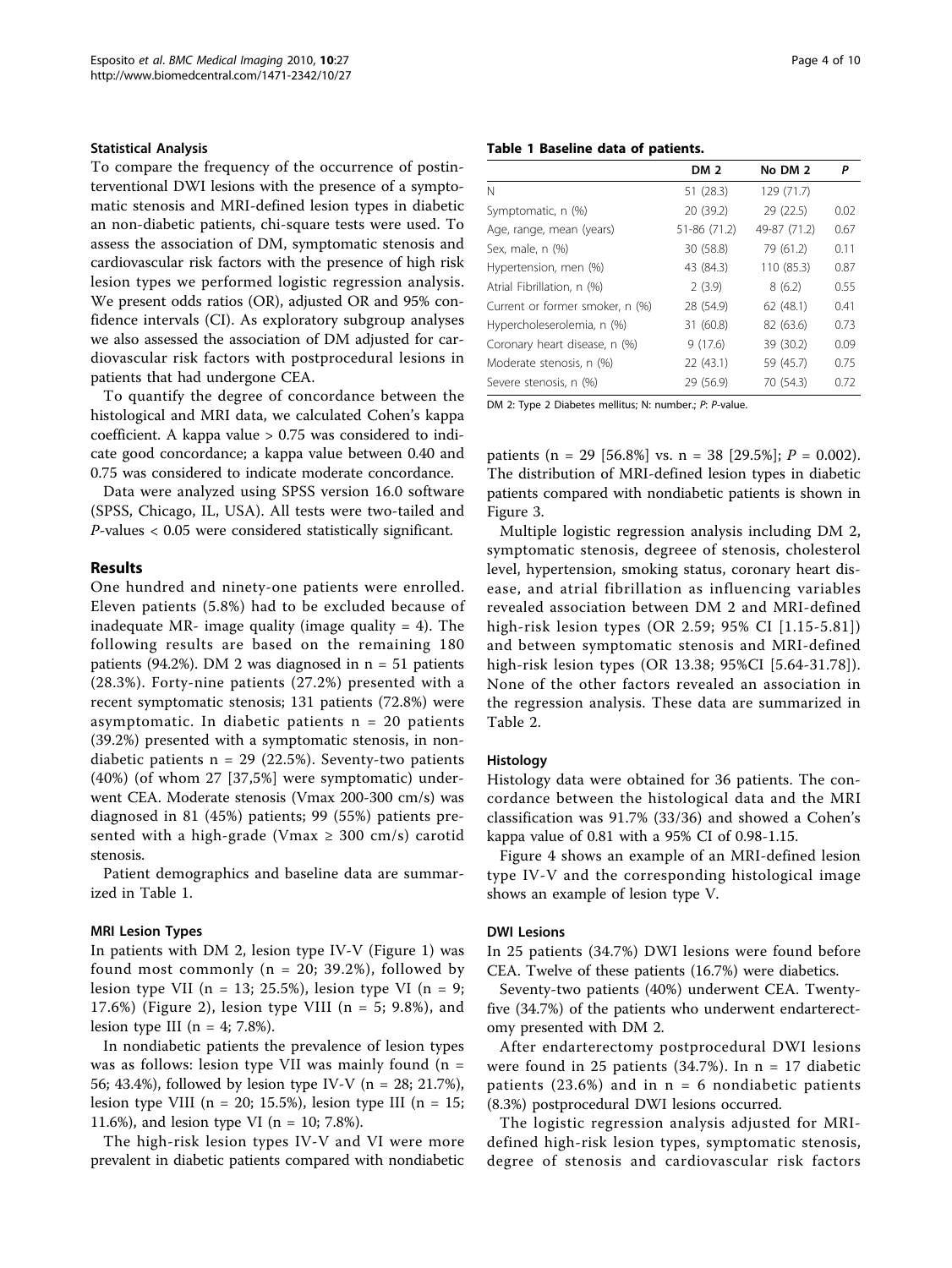<span id="page-4-0"></span>



confirmed this association of DM 2 and postprocedural DWI lesions (OR 5.12; 95% CI [1.01-25.8]).

High-risk MRI lesion types were found in 38 (52.8%) out of the 72 patients who underwent endarterectomy. Diabetic patients with high-risk lesion types developed postprocedural DWI lesions more often than nondiabetic patients with high-risk lesion types ( $n = 17$  [44.7%] vs.  $n = 6$  [15.8%];  $P = 0.037$ ).

# Neurological Outcome

Considering the definition of new postprocedural neurological deficits used in large multicenter trials (SPACE [[25](#page-9-0)]; NASCET [\[26](#page-9-0)]; ECST [\[27](#page-9-0)]), postprocedural neurological deficits lasting longer than 24 hours ocurred in  $n = 4$  (5.56%) patients.

All four patients (5.6%) with new neurological symptoms were diabetics.

# Discussion

Our results showed that in a cohort of patients presenting with carotid artery stenosis, patients with type 2

diabetes in particular were at higher risk than nondiabetic patients of presenting vulnerable, carotid plaques: the high-risk lesion types IV-V and VI were clearly overrepresented in diabetic patients compared with nondiabetics. Regression analysis revealed DM 2 to represent an independent risk factor for the presence of high-risk MRI-defined lesion types, irrespective of other cerebrovascular risk factors and irrespective of the degree of stenosis. Our results suggest that DM 2 might play an important role regarding plaque appearance and stability. Since we found in diabetic patients the high-risk MRI-defined lesion types to be predominant, our results suggest that patients with DM 2 might have atherosclerotic patterns different from those of nondiabetic ones with regard to plaque stability. MRI-based plaque imaging represents a new technique to visualize such high-risk plaque features noninvasively and offers therefore a new possibility for risk stratification in diabetic patients.

The hypothesis that atherosclerosis due to DM 2 is different from the pattern of atherosclerosis caused by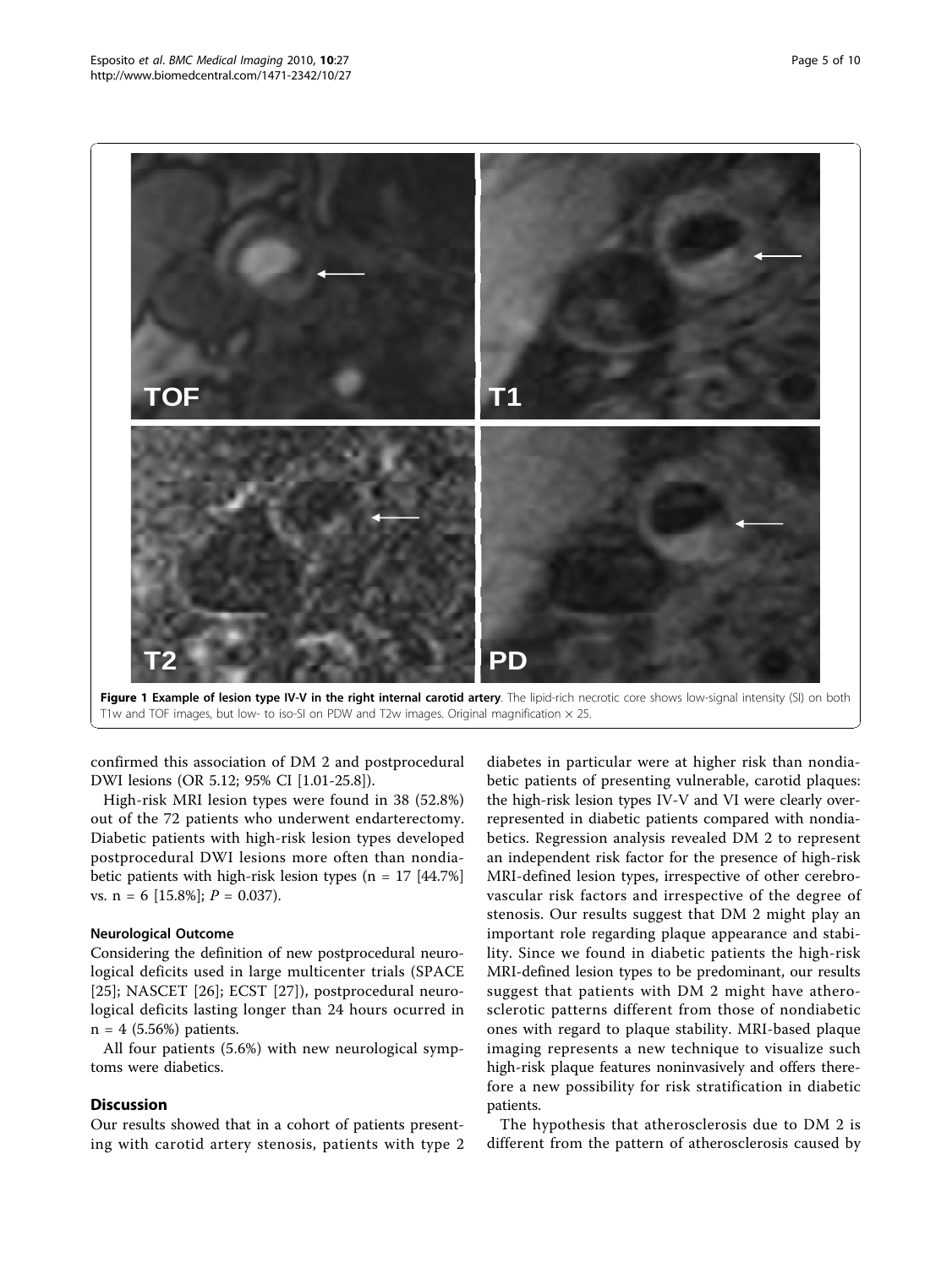<span id="page-5-0"></span>

Figure 2 Example of lesion type VI in the left internal carotid artery. Intraplaque haemorrhage (<-) shows high-SI on T1w, TOF, PDW, and T2w images. Original magnification  $\times$  25.

other risk factors has been suggested by previous literature: Moreno and colleagues [\[33](#page-9-0)] found a larger content of high-risk plaque features such as a lipid core in coronary specimens of diabetics than in nondiabetics. Henry et al. found a specific pattern of remodeling in ultrasound examinations, especially in diabetic patients [[17\]](#page-8-0). A possible explanation for the differences in plaque morphology between diabetic patients and nondiabetic patients was shown by the study of Di Mario et al., [[34](#page-9-0)] since they found an association between hyperglycemia and dysregulation of vascular remodeling. Furthermore, specific features of diabetic atherosclerosis have been identified, such as vasa vasorum neovascularisation leading to intraplaque hemorrhage, and lipid-core expansion leading to high-risk plaque lesions [\[18\]](#page-8-0). However, in none of the above studies applied MRI-based plaque imaging for classifying carotid plaque features. We particularly focused on the relation between DM 2 and MRI-based plaque imaging because the latter might offer a new possibility for noninvasive detection of vulnerable plaques in diabetic patients.

Wassermann et al. analyzed the association between cardiovascular risk factors and the presence of a lipid core detected by MRI-based plaque imaging in a cohort of patients without history of cardiovascular disease [[35](#page-9-0)]. In contrast to our results, they found plasma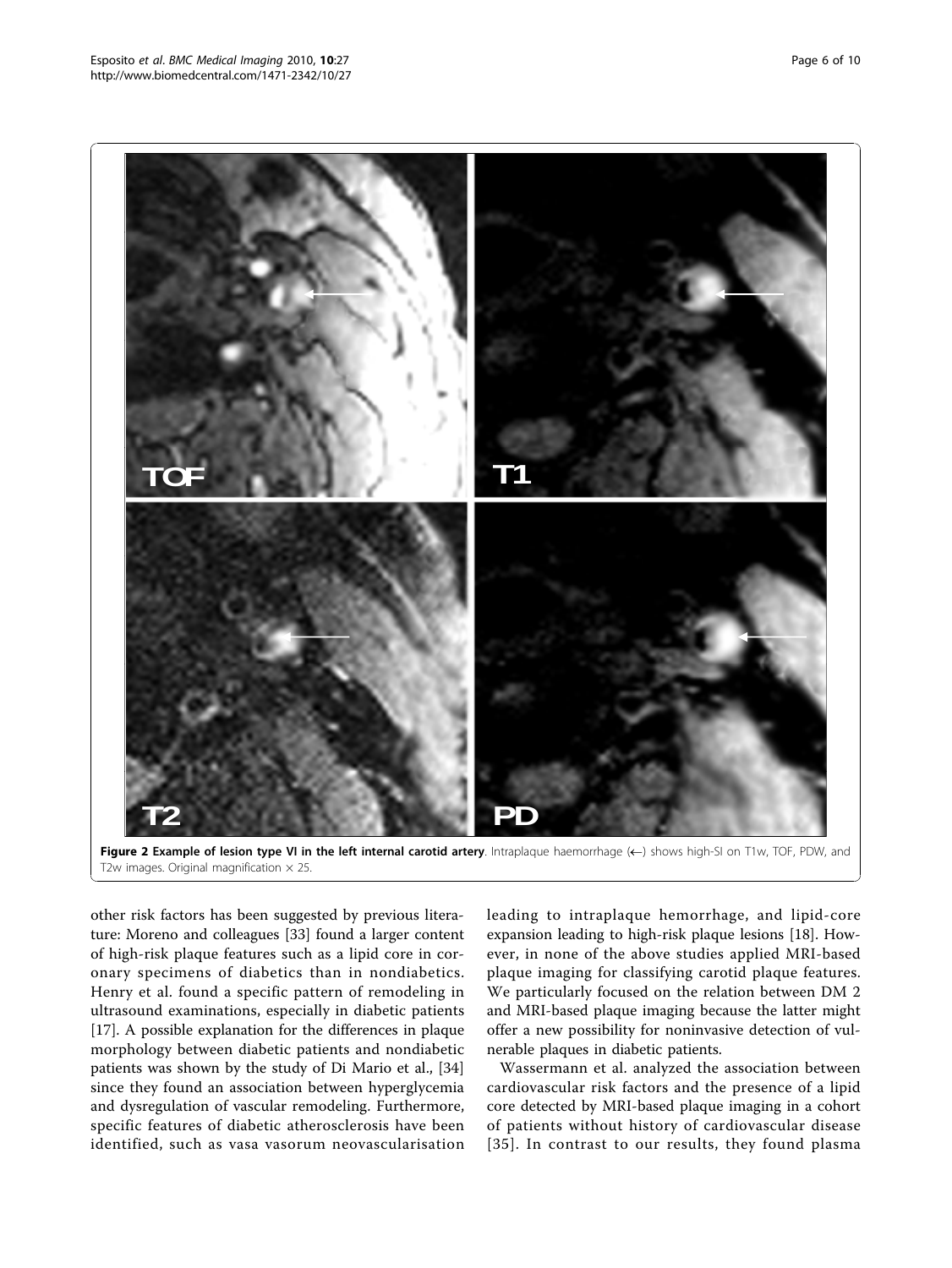<span id="page-6-0"></span>

cholesterol, but not DM 2, to be related to a MRIdetected lipid core. However, using MRI-plaque imaging they looked only for one plaque feature, the presence of a lipid core, which represents lesion type IV-V according the modified AHA classification. They did not consider that lesion type VI, characterized by intraplaque hemorrhage or surface defect, also represents a high-risk plaque feature that has been shown by Takaya et al. to be associated with future cerebrovascular events [\[36](#page-9-0)]. In contrast, we took into account the analysis of all different lesion types I-VIII in our study. To best use the

## Table 2 Association between risk factors and the presence of MRI-defined high-risk lesion types in our population of patients presenting with carotid artery stenosis ( $n = 180$ ).

| Variable                    | <b>Odds Ratio</b> | 95% confidence<br>Interval |       | P-value |
|-----------------------------|-------------------|----------------------------|-------|---------|
|                             |                   | Lower                      | Upper |         |
| Symptomatic Stenosis        | 13,35             | 5.19                       | 34.29 | < 0.001 |
| Degree of Stenosis          | 0,84              | 0.43                       | 1.99  | 0.843   |
| Diabetes Type II            | 2,58              | 1.14                       | 5.84  | 0.023   |
| <b>Flevated Cholesterol</b> | 1.11              | 0.50                       | 2.50  | 0.793   |
| Coronary Heart Disease      | 1,11              | 0.47                       | 2.60  | 0.816   |
| Atrial Fibrillation         | 2,41              | 0.45                       | 12.76 | 0.303   |
| Hypertension                | 0,61              | 0.21                       | 1.74  | 0.353   |
| Current or Former Smoker    | 1.06              | 0.51                       | 2.22  | 0.873   |
| Preprocedural DWI-Lesion    | 1,01              | 0.36                       | 2.86  | 0.989   |

potential of MRI for detection of high-risk plaques, consideration of each lesion type according to the modified AHA classification is recommended. Furthermore, Wassermann et al. investigated only patients without cardiovascular history [[35\]](#page-9-0), whereas we analyzed a cohort presenting with moderate to high-grade carotid stenosis. Since association between DM 2 and high-risk plaque features might be more prevalent in advanced atherosclerotic diseases [[18\]](#page-8-0), this might be a further reason for the differences in our results.

Large trials investigating the incidence of postprocedural neurological complications after carotid endarterectomy have shown a higher complication rate in symptomatic stenosis [\[25](#page-9-0)] than in asymptomatic stenosis [[37](#page-9-0)]. Since symptomatic stenoses provide a higher risk for perioperative cerebral ischemia than asymptomatic ones, this suggests that symptomatic stenoses are characterized by more high-risk plaque features with a higher risk of embolism during endarterectomy. Indeed, histological studies categorizing plaques in accordance to the American Heart Association (AHA) criteria [[31,32](#page-9-0)] have demonstrated that in particular symptomatic stenoses contain such high-risk plaque features like intraplaque hemorrhage [[5](#page-8-0)-[7](#page-8-0)] and thinned fibrous caps with lipid-rich necrotic cores [[8-10](#page-8-0)]. These plaques are endangered to rupture either spontaneously or especially during the procedure of invasive therapy such as endarterectomy. The high-risk MRI-defined lesion types IV-V and VI are characterized by the presence of a thin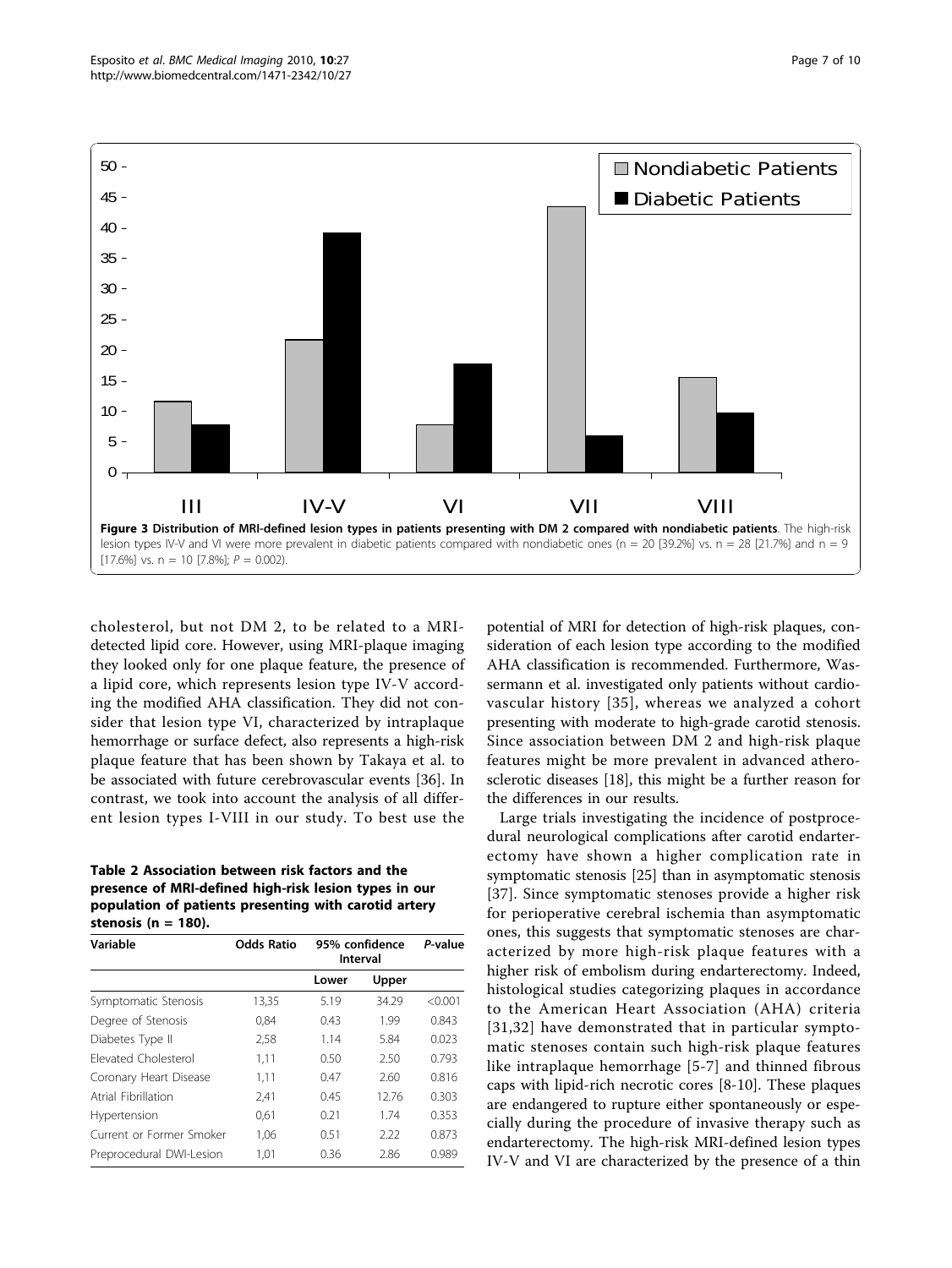<span id="page-7-0"></span>

fibrous cap [[8](#page-8-0)-[10\]](#page-8-0) or intraplaque hemorrhage [[5-7](#page-8-0)], so these lesion types are expected to have a higher risk of complications such as cerebral ischemia due to plaque rupture during endarterectomy. We have previously shown that the high-risk MRI-defined lesion types IV-V and VI are indeed overrepresented in symptomatic stenosis [[16\]](#page-8-0), thus underlining the hypothesis that the MRI-defined lesion types IV-V and VI represent high risk, rupture-prone plaques associated with a higher incidence of postprocedural neurological deficits.

We found among patients with MRI-defined high-risk lesion types indeed the diabetic patients to develop postprocedural DWI lesions more often than nondiabetic patients, thus providing further evidence for the hypothesis that carotid plaques of diabetic patients might differ from those of nondiabetics. Our findings suggest that carotid plaques in diabetic patients are more likely to rupture during CEA than in other patients.

After adjustment for other risk factors, DM 2 remained an independent predictor for postprocedural DWI lesions. Since diabetic patients with MRI-detected high-risk lesion types seem to be at higher risk for the development of postprocedural ischemia than nondiabetics with high-risk lesions, more intensive monitoring before and during invasive procedures should be applied

for these endangered patients and preventive strategies should be adopted.

The association of DM with postprocedural neurological outcome has been discussed controversial so far: Mathur et al. [[38\]](#page-9-0) (n = 231 patients) and Qureshi et al. [[39\]](#page-9-0) (n = 111 patients) did not observe any relation between DM and periprocedural neurological symptoms. In the European Carotid Surgery Trial (ECST) [[27\]](#page-9-0) and the North American Symptomatic Endarterectomy Trial (NASCET) [\[26](#page-9-0)], DM was associated with a higher rate of perioperative stroke or death. However, in none of the above studies was DWI analysis performed routinely to find clinically silent lesions that caused no detectable neurological deficit.

Since in our study regression analysis revealed DM 2 to be associated with high risk lesion types and postprocedural DWI lesions independent of the degree of stenosis, our results suggest that DM seems to play a role in the development of high-risk, rupture prone plaques irrespective of the degree of vessel narrowing. Our findings provide further evidence that plaque morphology and composition seems to be more predictive for plaque vulnerability than plaque burden.

A limitation of our study is the low number of histological specimens. Furthemore, we did not use contrast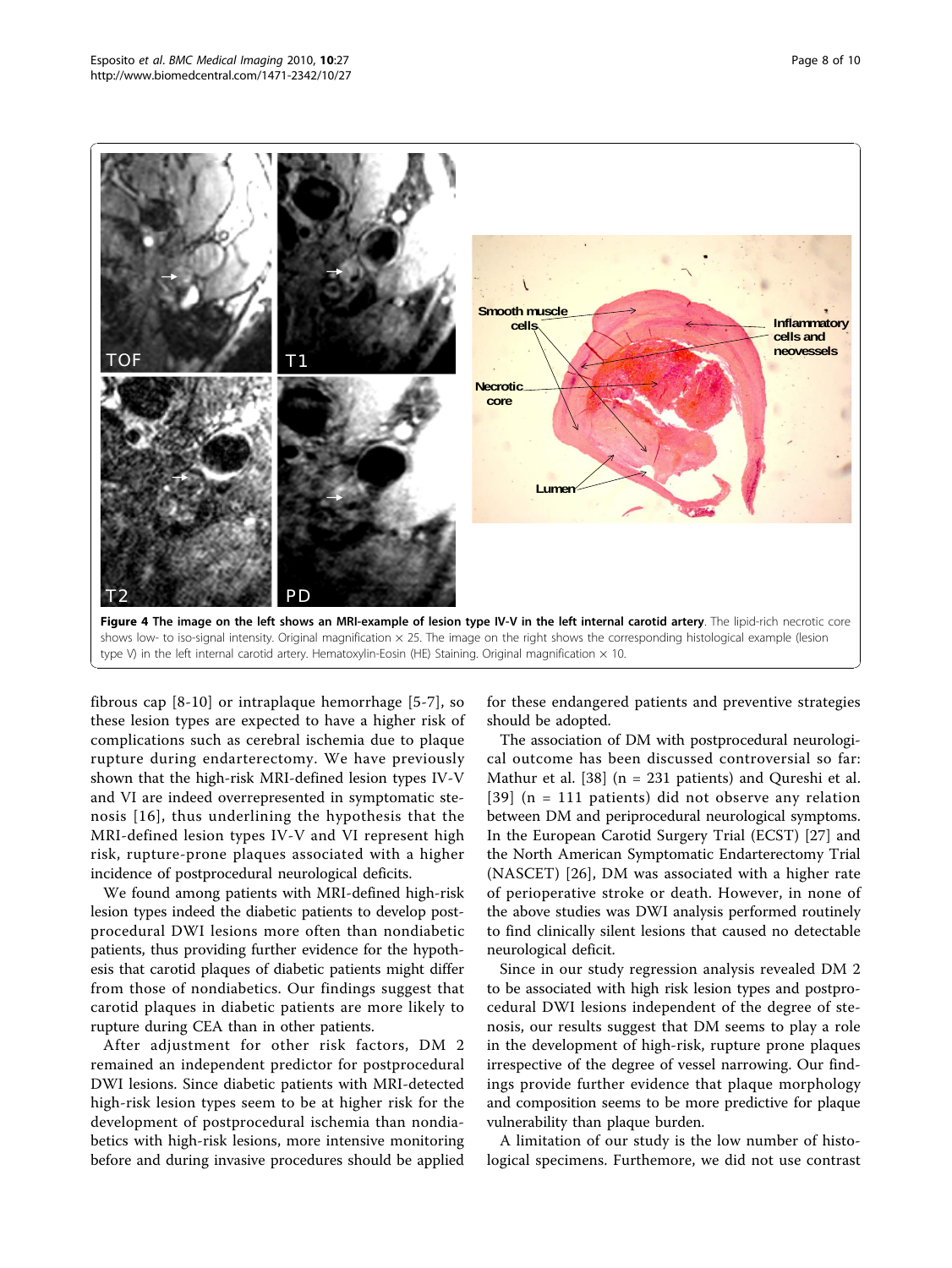<span id="page-8-0"></span>agents for the MRI plaque imaging, so direct visualisation of distinct markers of plaque vulnerability such as macrophage density was not possible.

However, our study represents promising initial data regarding the predictive value of MRI plaque imaging, but larger studies are needed to confirm our results.

# Conclusion

In conclusion, our data suggest that DM 2 irrespective of other cerebrovascular risk factors and irrespective of the degree of stenosis represents a predictor for the presence of vulnerable carotid plaques detected by MRIbased plaque imaging. Carotid plaques of diabetic patients seem to be more in danger of rupture during endarterectomy than carotid plaques of nondiabetic patients. MRI-based plaque imaging seems to represent a promising future method for risk stratification in atherosclerotic patients.

### Author details

<sup>1</sup>Department of Neurology, Klinikum rechts der Isar, Technische Universität, Munich, Germany. <sup>2</sup>Department of Radiology, Ludwig Maximilians Universität, Munich, Germany. <sup>3</sup>Department of Vascular Surgery, Klinikum rechts der Isar, Technische Universität, Munich, Germany. <sup>4</sup> Social Medicine, Epidemiology, and Health Economics, Charité University, Berlin, Germany. <sup>5</sup>Department of Neuroradiology, Klinikum rechts der Isar, Technische Universität, Munich, Germany. <sup>6</sup>Department of Informatics, Klinikum rechts der Isar, Technische Universität, Munich, Germany.

### Authors' contributions

LE: has made substantial contributions to conception and design, and acquisition of data, and analysis and interpretation of data; has written the manuscript. OP: has made substantial contributions to conception and design and analysis and interpretation of data. HP: has made substantial contributions to conception and design, and acquisition of data, and analysis and interpretation of data. He performed carotid anderterectomy of study patients and carried out the histological analysis. AB: has made substantial contributions to analysis and interpretation of data; has performed the statistical analysis; helped to draft the manuscript. TS: has made substantial contributions to analysis and interpretation of data; has performed the MRI plaque imaging analysis. DS: has made substantial contributions to conception and design and analysis and interpretation of data. RF: has made substantial contributions to conception and design and analysis and interpretation of data. CW: has made substantial contributions to conception and design and analysis and interpretation of data. TL: has made substantial contributions to analysis and interpretation of data; has performed the MRI - analysis. KH: has made substantial contributions to conception and design and analysis and interpretation of data. JP: has made substantial contributions to conception and design and analysis and interpretation of data, has performed histological analysis. SS: has made substantial contributions to conception and design and analysis and interpretation of data. BH: has made substantial contributions to conception and design and analysis and interpretation of data; helped to draft the manuscript. HP: has made substantial contributions to conception and design and analysis and interpretation of data; helped to draft the manuscript.

### Competing interests

The authors declare that they have no competing interests.

Received: 28 January 2010 Accepted: 30 November 2010 Published: 30 November 2010

### References

- 1. Crouse JR: [Thematic review series: patient-oriented research. Imaging](http://www.ncbi.nlm.nih.gov/pubmed/16705212?dopt=Abstract) [atherosclerosis: state of the art.](http://www.ncbi.nlm.nih.gov/pubmed/16705212?dopt=Abstract) J Lipid Res 2006, 47(8):1677-1699.
- 2. Yuan C, Oikawa M, Miller Z, Hatsukami T: [MRI of carotid atherosclerosis.](http://www.ncbi.nlm.nih.gov/pubmed/18371599?dopt=Abstract) J Nucl Cardiol 2008, 15(2):266-275.
- 3. Saam T, Hatsukami TS, Takaya N, Chu B, Underhill H, Kerwin WS, Cai J, Ferguson MS, Yuan C: [The vulnerable, or high-risk, atherosclerotic plaque:](http://www.ncbi.nlm.nih.gov/pubmed/17581895?dopt=Abstract) [noninvasive MR imaging for characterization and assessment.](http://www.ncbi.nlm.nih.gov/pubmed/17581895?dopt=Abstract) Radiology 2007, 244(1):64-77.
- 4. Cai JM, Hatsukami TS, Ferguson MS, Small R, Polissar NL, Yuan C: [Classification of human carotid atherosclerotic lesions with in vivo](http://www.ncbi.nlm.nih.gov/pubmed/12221054?dopt=Abstract) [multicontrast magnetic resonance imaging.](http://www.ncbi.nlm.nih.gov/pubmed/12221054?dopt=Abstract) Circulation 2002, 106(11):1368-1373.
- Lusby RJ, Ferrell LD, Ehrenfeld WK, Stoney RJ, Wylie EJ: [Carotid plaque](http://www.ncbi.nlm.nih.gov/pubmed/6182861?dopt=Abstract) [hemorrhage. Its role in production of cerebral ischemia.](http://www.ncbi.nlm.nih.gov/pubmed/6182861?dopt=Abstract) Arch Surg 1982, 117(11):1479-1488.
- 6. Virmani R, Kolodgie FD, Burke AP, Finn AV, Gold HK, Tulenko TN, Wrenn SP, Narula J: [Atherosclerotic plaque progression and vulnerability to rupture:](http://www.ncbi.nlm.nih.gov/pubmed/16037567?dopt=Abstract) [angiogenesis as a source of intraplaque hemorrhage.](http://www.ncbi.nlm.nih.gov/pubmed/16037567?dopt=Abstract) Arterioscler Thromb Vasc Biol 2005, 25(10):2054-2061.
- 7. Mofidi R, Crotty TB, McCarthy P, Sheehan SJ, Mehigan D, Keaveny TV: [Association between plaque instability, angiogenesis and symptomatic](http://www.ncbi.nlm.nih.gov/pubmed/11442525?dopt=Abstract) [carotid occlusive disease.](http://www.ncbi.nlm.nih.gov/pubmed/11442525?dopt=Abstract) Br J Surg 2001, 88(7):945-950.
- 8. Falk E: [Why do plaques rupture?](http://www.ncbi.nlm.nih.gov/pubmed/1424049?dopt=Abstract) Circulation 1992, 86(6 Suppl):III30-42.
- 9. Carr S, Farb A, Pearce WH, Virmani R, Yao JS: [Atherosclerotic plaque](http://www.ncbi.nlm.nih.gov/pubmed/8667496?dopt=Abstract) [rupture in symptomatic carotid artery stenosis.](http://www.ncbi.nlm.nih.gov/pubmed/8667496?dopt=Abstract) J Vasc Surg 1996, 23(5):755-765, discussion 765-756.
- 10. Bassiouny HS, Sakaguchi Y, Mikucki SA, McKinsey JF, Piano G, Gewertz BL, Glagov S: [Juxtalumenal location of plaque necrosis and neoformation in](http://www.ncbi.nlm.nih.gov/pubmed/9357458?dopt=Abstract) [symptomatic carotid stenosis.](http://www.ncbi.nlm.nih.gov/pubmed/9357458?dopt=Abstract) J Vasc Surg 1997, 26(4):585-594.
- 11. Chu B, Kampschulte A, Ferguson MS, Kerwin WS, Yarnykh VL, O'Brien KD, Polissar NL, Hatsukami TS, Yuan C: [Hemorrhage in the atherosclerotic](http://www.ncbi.nlm.nih.gov/pubmed/15060318?dopt=Abstract) [carotid plaque: a high-resolution MRI study.](http://www.ncbi.nlm.nih.gov/pubmed/15060318?dopt=Abstract) Stroke 2004, 35(5):1079-1084.
- 12. Yuan C, Zhang SX, Polissar NL, Echelard D, Ortiz G, Davis JW, Ellington E, Ferguson MS, Hatsukami TS: [Identification of fibrous cap rupture with](http://www.ncbi.nlm.nih.gov/pubmed/11790698?dopt=Abstract) [magnetic resonance imaging is highly associated with recent transient](http://www.ncbi.nlm.nih.gov/pubmed/11790698?dopt=Abstract) [ischemic attack or stroke.](http://www.ncbi.nlm.nih.gov/pubmed/11790698?dopt=Abstract) Circulation 2002, 105(2):181-185.
- 13. Hatsukami TS, Ross R, Polissar NL, Yuan C: [Visualization of fibrous cap](http://www.ncbi.nlm.nih.gov/pubmed/10961958?dopt=Abstract) [thickness and rupture in human atherosclerotic carotid plaque in vivo](http://www.ncbi.nlm.nih.gov/pubmed/10961958?dopt=Abstract) [with high-resolution magnetic resonance imaging.](http://www.ncbi.nlm.nih.gov/pubmed/10961958?dopt=Abstract) Circulation 2000, 102(9):959-964.
- 14. Mitsumori LM, Hatsukami TS, Ferguson MS, Kerwin WS, Cai J, Yuan C: [In](http://www.ncbi.nlm.nih.gov/pubmed/12655579?dopt=Abstract) [vivo accuracy of multisequence MR imaging for identifying unstable](http://www.ncbi.nlm.nih.gov/pubmed/12655579?dopt=Abstract) [fibrous caps in advanced human carotid plaques.](http://www.ncbi.nlm.nih.gov/pubmed/12655579?dopt=Abstract) J Magn Reson Imaging 2003, 17(4):410-420.
- 15. Yuan C, Mitsumori LM, Ferguson MS, Polissar NL, Echelard D, Ortiz G, Small R, Davies JW, Kerwin WS, Hatsukami TS: [In vivo accuracy of](http://www.ncbi.nlm.nih.gov/pubmed/11673345?dopt=Abstract) [multispectral magnetic resonance imaging for identifying lipid-rich](http://www.ncbi.nlm.nih.gov/pubmed/11673345?dopt=Abstract) [necrotic cores and intraplaque hemorrhage in advanced human carotid](http://www.ncbi.nlm.nih.gov/pubmed/11673345?dopt=Abstract) [plaques.](http://www.ncbi.nlm.nih.gov/pubmed/11673345?dopt=Abstract) Circulation 2001, 104(17):2051-2056.
- 16. Esposito L, Sievers M, Sander D, Heider P, Wolf O, Greil O, Zimmer C, Poppert H: [Detection of unstable carotid artery stenosis using MRI.](http://www.ncbi.nlm.nih.gov/pubmed/17994312?dopt=Abstract) J Neurol 2007, 254(12):1714-1722.
- 17. Henry RM, Kostense PJ, Dekker JM, Nijpels G, Heine RJ, Kamp O, Bouter LM, Stehouwer CD: [Carotid Arterial Remodeling. A Maladaptive Phenomenon](http://www.ncbi.nlm.nih.gov/pubmed/14963290?dopt=Abstract) [in Type 2 Diabetes but Not in Impaired Glucose Metabolism: The Hoorn](http://www.ncbi.nlm.nih.gov/pubmed/14963290?dopt=Abstract) [Study.](http://www.ncbi.nlm.nih.gov/pubmed/14963290?dopt=Abstract) Stroke 2004, 35(3):671-676.
- 18. Moreno PR, Fuster V: [New aspects in the pathogenesis of diabetic](http://www.ncbi.nlm.nih.gov/pubmed/15607389?dopt=Abstract) [atherothrombosis.](http://www.ncbi.nlm.nih.gov/pubmed/15607389?dopt=Abstract) J Am Coll Cardiol 2004, 44(12):2293-2300.
- 19. Idris I, Thomson GA, Sharma JC: [Diabetes mellitus and stroke.](http://www.ncbi.nlm.nih.gov/pubmed/16409428?dopt=Abstract) Int J Clin Pract 2006, 60(1):48-56.
- 20. Kang SS, Littooy FN, Gupta SR, Johnson GR, Fisher SG, Cote WL, Steffen GF, Mansour MA, Labropoulos N, Maggio JC: [Higher prevalence of abdominal](http://www.ncbi.nlm.nih.gov/pubmed/10520916?dopt=Abstract) [aortic aneurysms in patients with carotid stenosis but without diabetes.](http://www.ncbi.nlm.nih.gov/pubmed/10520916?dopt=Abstract) Surgery 1999, 126(4):687-691, discussion 691-682.
- 21. Rozenman Y, Sapoznikov D, Mosseri M, Gilon D, Lotan C, Nassar H, Weiss AT, Hasin Y, Gotsman MS: [Long-term angiographic follow-up of](http://www.ncbi.nlm.nih.gov/pubmed/9362396?dopt=Abstract) [coronary balloon angioplasty in patients with diabetes mellitus: a clue](http://www.ncbi.nlm.nih.gov/pubmed/9362396?dopt=Abstract)